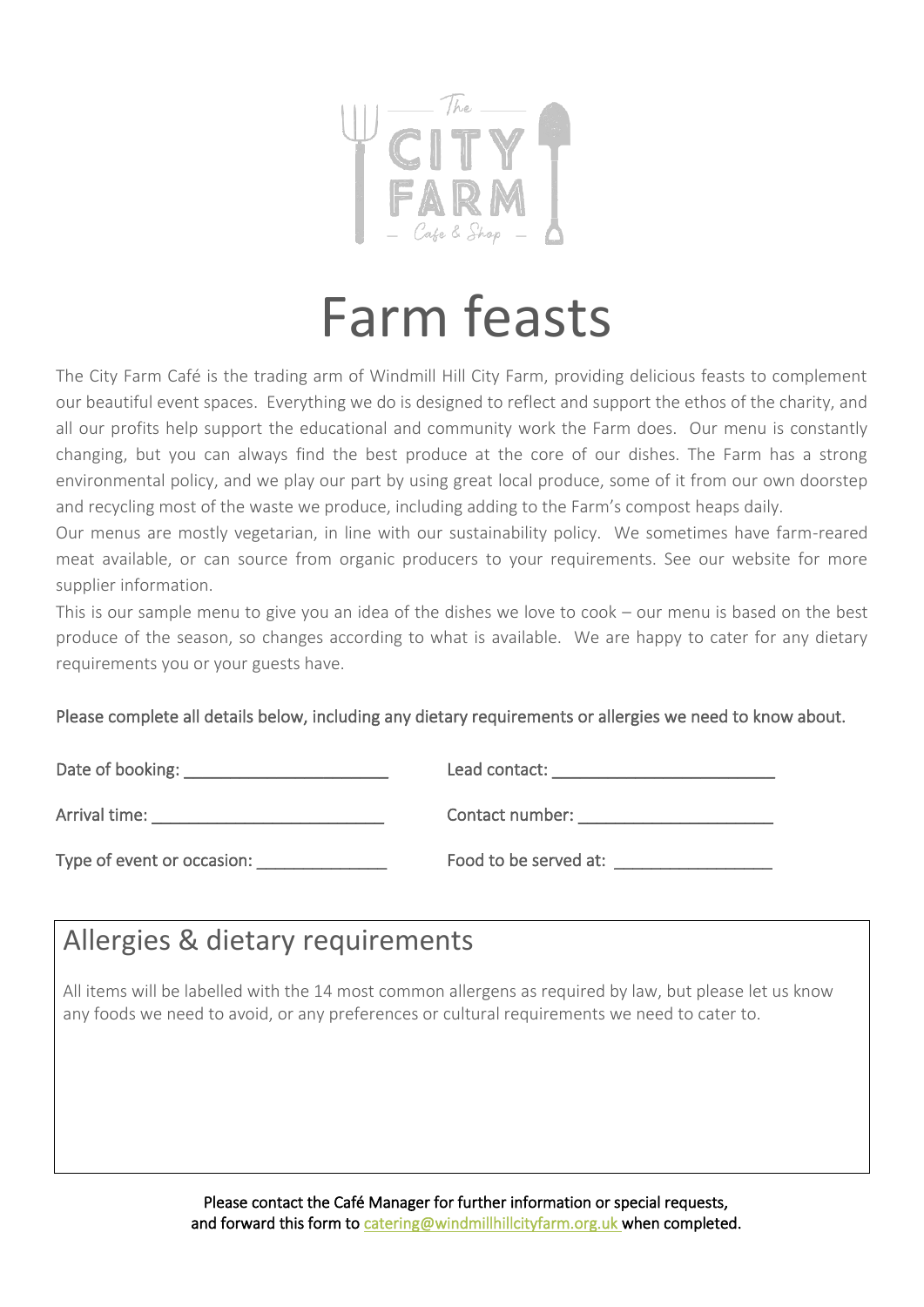#### **Drinks**

We stock a range of local beers from Bristol Beer Factory, just a stone's throw away, as well as local cider, and Toast ales, ingeniously made from surplus bread from the baking industry! We don't stock wine & spirits in our Farm Shop, so can source it to your specification from our suppliers – anything from your favourite Sauvignon Blanc to Dunleavy Rosé from Somerset, and English sparkling wine for your toasts. Talk to us about your preferences, and we can work with you to find your perfect selection. We also offer a BYO option with a corkage charge, and glass hire if required. We can run a paying bar for your guests, or set up a tab if you prefer. We offer bar service for bookings over 25 guests.

| <b>BBF</b> beers                          | from £4.25/500ml                                     |
|-------------------------------------------|------------------------------------------------------|
| Toast ales                                | from £3.25/330ml                                     |
| Ciders                                    | from £4.10/500ml                                     |
| Wine sourced to your preference           | depending on requirements                            |
| Single Premium Spirits & Mixer            | from £5.25                                           |
| Glass hire                                | f1/head                                              |
| Corkage                                   | £1.50/head                                           |
| Crockery & Cutlery hire for self-catering | £2/place setting, for those who prefer to self-cater |

#### Menu 1 – Finger buffet £12.50/head

Cheddar scone topped with cream cheese, pickled beetroot & chives (v) Feta Cheese & Butternut Squash Rolls (V) Spanish tortilla & chili jam (v) Sweet Potato & Black Eye Beans Rolls (vg) Rice Paper Rolls with Soya Sauce Crispy Tofu (vg) Seasonal tartlets, topped with pickled pink onions, sea salt & fresh herbs (vg)

## Menu 2 – Veggie fork buffet £12.50/head

Roast cauliflower with sesame, pomegranate & parsley Beetroot & walnut muhammara Broad bean, mint, garlic & cucumber tzatziki Short-grain brown rice with dates, cashew nuts, spring onions, herbs & toasted whole spices Tomato salad with cracked black pepper, basil & extra virgin rapeseed oil Tuscan-style panzanella salad with sourdough, tomatoes, capers, onion & olives Farm-grown salad leaves with house vinaigrette Abu Noor bakery flatbreads

## Menu 3 – Sharing boards £12.50/head

British, Italian & Spanish cured meats, West Country cheeses &/or handmade vegan cheeses Cornichons, olives, pickles & house chutneys Tomato salad with cracked black pepper, basil & extra virgin rapeseed oil Farm-grown salad leaves with house vinaigrette Beetroot & walnut muhammara Forest Bakery breads, Step & Stone lavosh crackers & Abu Noor bakery flatbreads